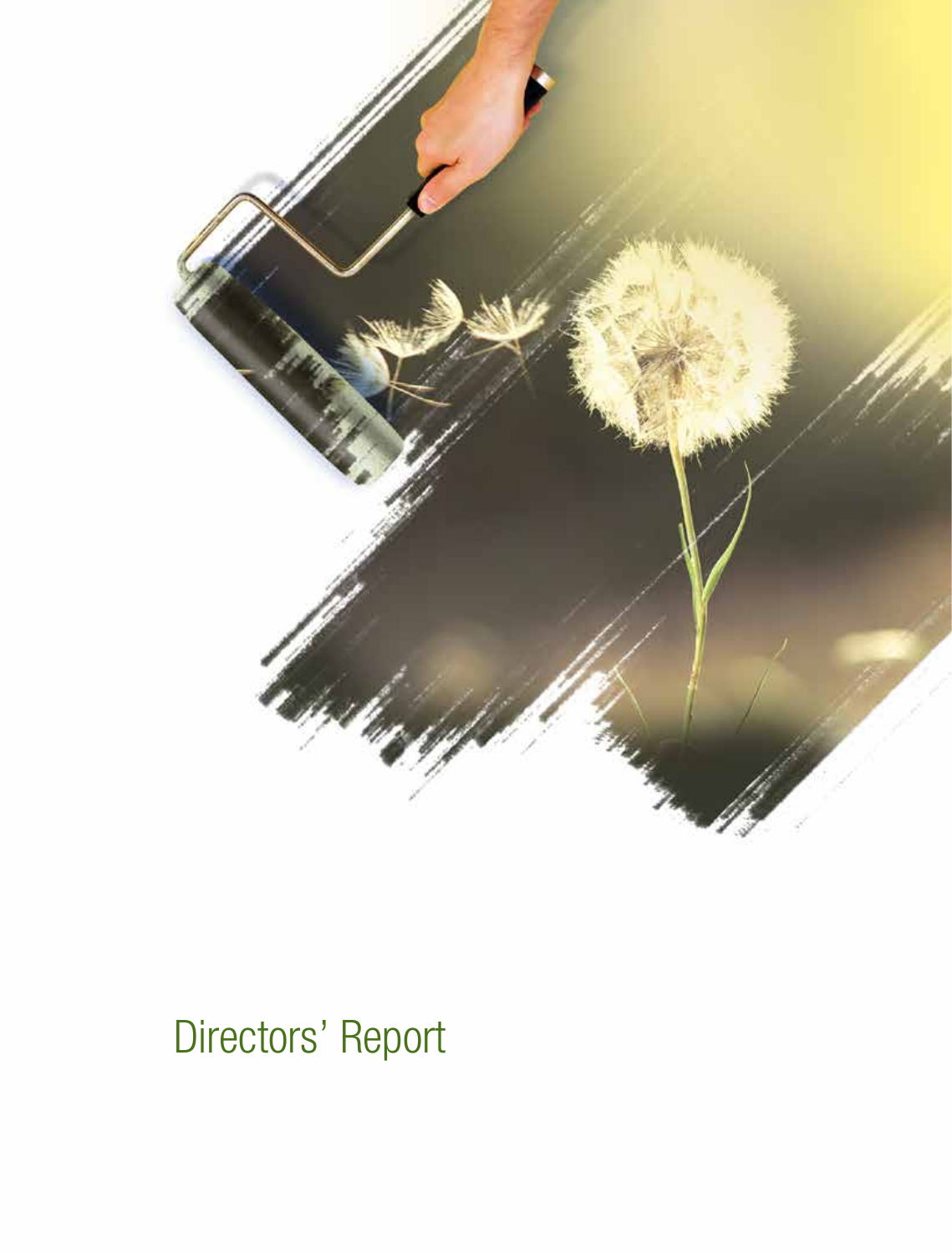The Directors are pleased to present their 48th report of the Company along with the Audited Financial Statements and Auditors' Report for the year ended March 31, 2021.

#### Industry outlook and possible future developments in the industry

The economy of Bangladesh has been going through a challenging time since the beginning of 2020 as the country was under lock-down for several months. Both manufacturing and selling activities were very risky. The situation gradually improved at the later part of the year, with ease of lockdown, clarity about treatment, and systematic vaccination program launched by the government.

Bangladesh has an impressive track record for growth and development, aspiring to be a middle-income country. As a result of industrialization, the product offerings of Bangladesh paint market is diversifying from Decorative Paints towards specialized coatings and industrial paints to cater to the changes in demand structure. The paint market is currently facing very soft demand due to the lockdown measures undertaken to contain the spread of Corona virus. Recently an inflation of raw materials of paints has been observed. The situation has been aggravated by supply chain disruptions caused by shipping crisis. Paints companies may face unprecedented challenges due to these macro-economic pressures.

#### Revenue and profitability

The Company achieved 2.8% revenue growth and around 6% volume growth in the year ended March 31, 2021. The company gained market share in 2020-2021. Almost two months of the first quarter of the year was under lockdown due to COVID-19 pandemic. We applaud the whole-hearted efforts of the employees of the company for such an achievement during the unprecedented crisis in the country. We are also thankful all stakeholders for supporting this remarkable achievement of the company.

At the backdrop of 2.8% revenue growth, the company achieved 12.3% growth in income before tax. During the period, cost of sales reduced from 61.5% to 60.2% of net sales. The company made all-out efforts to optimize cost while remaining competitive in the market. Despite higher sales in 2020-21, total expenses both in absolute value and as a percentage of net sales reduced from previous year, resulting higher profitability in 2020-21.

Expansion of distribution reach in the semi-urban and rural market along with innovative marketing strategies will be continued to maintain the leadership position in the market.

#### New products and initiatives

A number of new products and initiatives were undertaken in 2020-21 to fulfill the diversified customer needs and explore new frontiers.

To enhance the personal hygiene sector of the nation during coronavirus (COVID-19) pandemic, Berger Paints Bangladesh has expanded its business and launched Berger Mr. Expert Advanced Hand Sanitizer. Berger Mr. Expert Advanced Hand Sanitizer is a waterless sanitizer that instantly kills 99.99% of numerous harmful germs, without requiring soap or water.

Berger has relaunched Berger Breathe Easy with a new feature and a new look. Introducing Breathe Easy ViraCare, its Silver Ion technology assures the killing of 99% infection-causing viruses and bacteria on the painted surface, providing a germ-free and hygienic environment. Certified by Green Label Singapore, this environmentally preferred paint is Odor Free and has a Low VOC content.

Berger Paints has launched a new service called 'Berger Expert Sanitization Service' to meet the growing need for disinfection. Berger Expert Sanitization Service is committed to ensure the safety of stakeholders and the society. With the recent pandemic, sanitization is required to ensure hygiene and protection by providing a clean, germ-free environment and preventing the spread of COVID-19. Eco-friendly sanitizing agents and advanced machineries are used to ensure all spaces and surfaces are disinfected and 99% germs are eradicated.

Berger Paints Bangladesh Limited has launched Magico Antimicrobial PU Paint recently. The paint is manufactured with unique technology, which helps it fight viruses, bacteria, and other contaminated particles. This is the first time any organization in Bangladesh has brought a Polyurethene (PU) coating with antimicrobial properties. Even though the paint is specially formulated for industrial coating segment, this transparent coating can be applied on different substrates including metals, aluminum, plastics, wood, copper, glass, and concrete.

Berger Easy Clean has been relaunched with improved formulation and attractive new packaging. In this new formulation, Easy Clean is reinforced with Recron Micro Fibers to ensure stronger paint film and enhanced washability, faster roller/brush applicability, resistance against air borne dirt and oil penetration, excellent substrate penetration and topcoat adhesion, physical barrier to salt migration, excellent alkali and efflorescence resistance, easy traceability on exposure of UV light.

Berger Paints and Chugoku Marine Paints, Japan have teamed up to offer high performance marine coatings and related industrial paints, bringing the best quality international products in Bangladesh. The product ranges offered under collaboration include universal high build epoxy primers, epoxy tie coats, synthetic resin-based single component tie coats, hydrolysis type and self-polishing type antifouling, epoxy topcoat, alkyd topcoat, polyurethane topcoat, high build alkyd primer, high heat resistant paint, and other improved materials. Sea-going vessels, export vessels, class vessels, and other riverine vessels require these superior standard of coatings for long-lasting protection. Berger is the licensed manufacturer of these products of Chugoku Marine Paints, Japan.

Berger Paints has recently introduced Texbond White Paste and Texbond Wettex (premium and economy) in its Textile Chemical portfolio. White paste is used for enhancing the brightness of fabric and Wettex products are used for textile fabric pre-treatment process.

Berger Paints Bangladesh Limited has recently obtained RoHS certification for its complete offerings of powder coating products. The RoHS certification, which is provided by the authorities in UK, confirms that all powder coating products from BPBL are free from hazardous heavy materials.

As a pioneering drive, Berger Paints and PPG Coatings (M) Sdn.Bhd.SEA have established the "Berger PPG Auto Refinish Training Center" at Tejgaon Sales Office of Berger Paints in Dhaka which consists of most advanced auto-refinishing booth and world class training facility for automobile painters in Bangladesh. This initiative will help the local car body shops, garages and all concerned persons to improve their technical knowledge.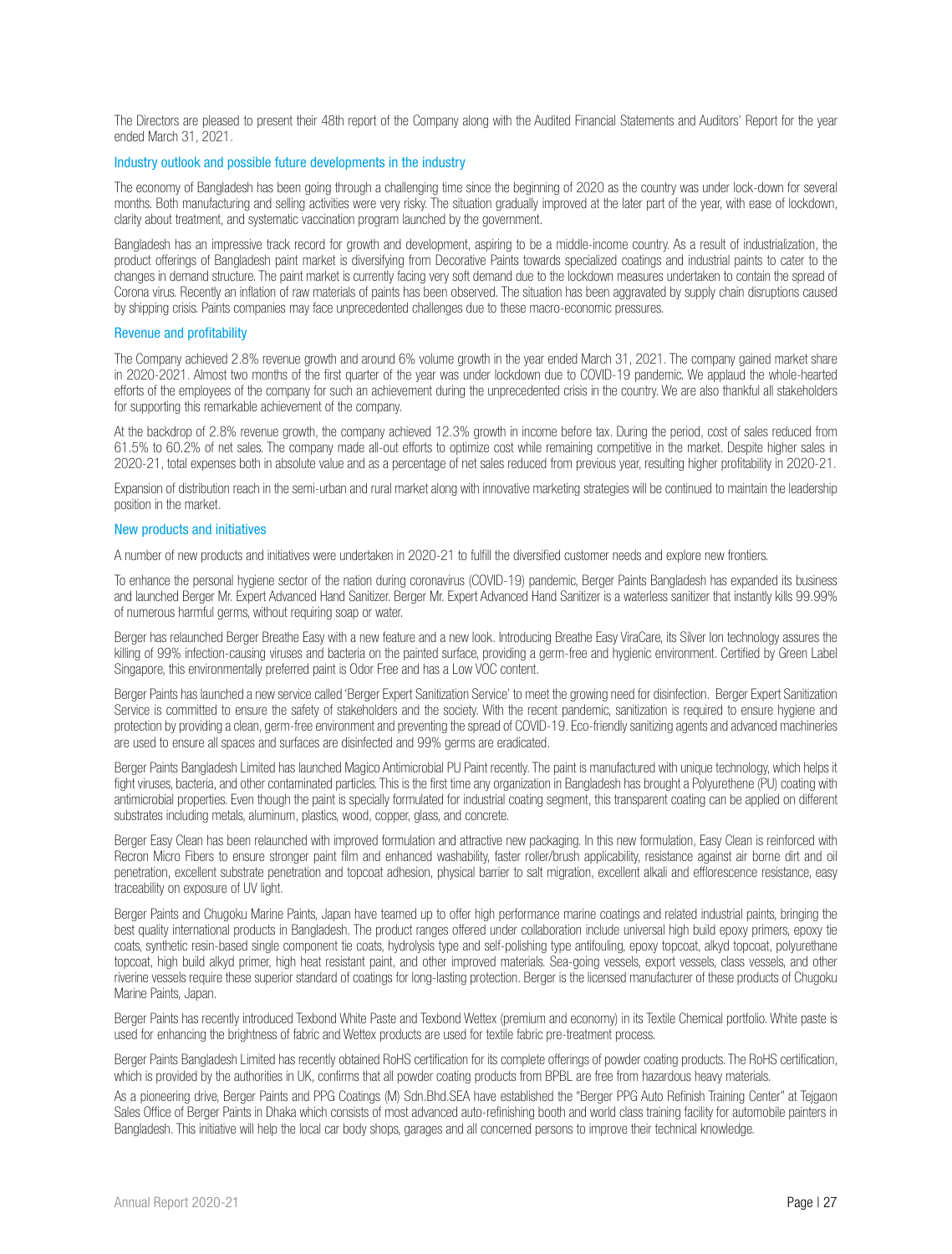Berger has recently introduced Jensolin Water Based Sports Coating, which is very effective for sports grounds. It is a very fast drying, high opacity, heavy duty flexible coating with resistance to shock & abrasion. This paint is skid resistant and it has excellent weather durability. It has excellent adhesion on concreate and asphalt as well as on wet surfaces.

Berger Paints has relaunched Berger AutoCoat Primer Surfacer UnderCoat. This is an undercoat made of alkyd resin with improved formulation. It is an air drying paint which can be used as surfacer and in putty preparation. It makes the surface smooth and provides long lasting finish. The product can be used on all metal, steel and ferrous structures where alkyd enamels will be used. It is an excellent product for vehicles and automobile industries. The product is fast drying, gives very smooth finish, ensures brighter outlook and crack-free.

# Risks and concerns

The major risk factors and concerns for the company are as follows:

# Macro Economy

The level of activity within the general economy is of fundamental importance given its influence on construction and industrial activity levels, which in turn are key market segments for the paint manufacturing industry.

#### External factors

The Company's results may be affected by factors outside its control such as political unrest, strike, civil commotion, pandemic and act of terrorism.

#### Changes in income tax and value added tax

Changes in income tax and VAT laws and sudden unpredictable changes in other business related laws may adversely impact results of operations and cash flows.

#### Changes in environmental, health and safety laws and regulations

In line with global practice, the government has been initiating notable changes in environmental, health and safety laws and regulations. The Company may require additional investment and expenditure to ensure conformity with future changes.

#### Exchange rate fluctuation

Since a large proportion of Berger's raw materials are imported, changes in currency exchange rates influence the result of the Company's operations.

#### Management perception of the risks

While many of the risk areas are beyond control of any single company, Berger is closely watching the trends and developments in each of the risk areas and takes the best possible measures to mitigate them through product and market diversification, efficient sourcing of materials, use of latest technology and investment in research and development to gain sustained competitive advantage. Being a strictly compliant company, Berger is aware of the global best practices in environment friendly manufacturing process. Berger played pioneer role installing Effluent Treatment Plant and Incinerator of global standard at its plants in conformity with environment related regulation. There is no threat to the sustainability of the business.

# Financial performance

The Directors take pleasure in reporting the Financial Results of the Company for the year ended March 31, 2021 and recommend the following:

|                                                          | FOI THE YEAR EFFLUED 3 F IVIALCH |             |  |
|----------------------------------------------------------|----------------------------------|-------------|--|
| In Thousands Taka                                        | 2021                             | 2020        |  |
| <b>Net Sales</b>                                         | 16,669,802                       | 16,219,044  |  |
| Cost of Sales                                            | (10,037,440)                     | (9,978,398) |  |
| Gross Profit                                             | 6,632,362                        | 6,240,646   |  |
| Income Before Tax                                        | 3,472,362                        | 3,092,467   |  |
| <b>Current Tax Expenses</b>                              | (964, 614)                       | (814, 470)  |  |
| Deferred Tax Expenses                                    | 41,040                           | 14,451      |  |
| Net Profit After Tax                                     | 2,548,788                        | 2,292,448   |  |
| Add: Other comprehensive income, net of tax              | 1,969                            |             |  |
| Add: Retained Earning brought forward from previous year |                                  | 5,951,929   |  |
| Amount Available for Distribution                        | 9,426,987                        | 8,244,378   |  |
| Dividend Proposed                                        |                                  | (1,368,147) |  |
| Transfer to un-appropriated profit                       | 7,687,817                        | 6,876,231   |  |
|                                                          |                                  |             |  |
| Basic Earnings Per Share (Taka)                          | 54.96                            | 49.43       |  |
| Net Operating Cash Flow Per Share (Taka)                 | 71.64                            | 77.65       |  |
| Net Asset Value Per Share (Taka)                         | 213.26                           | 187.77      |  |
| Gross Profit Margin (%)                                  | 39.79                            | 38.48       |  |
| Net Profit After Tax Margin (%)                          | 15.29                            | 14.13       |  |

For the year ended 31 March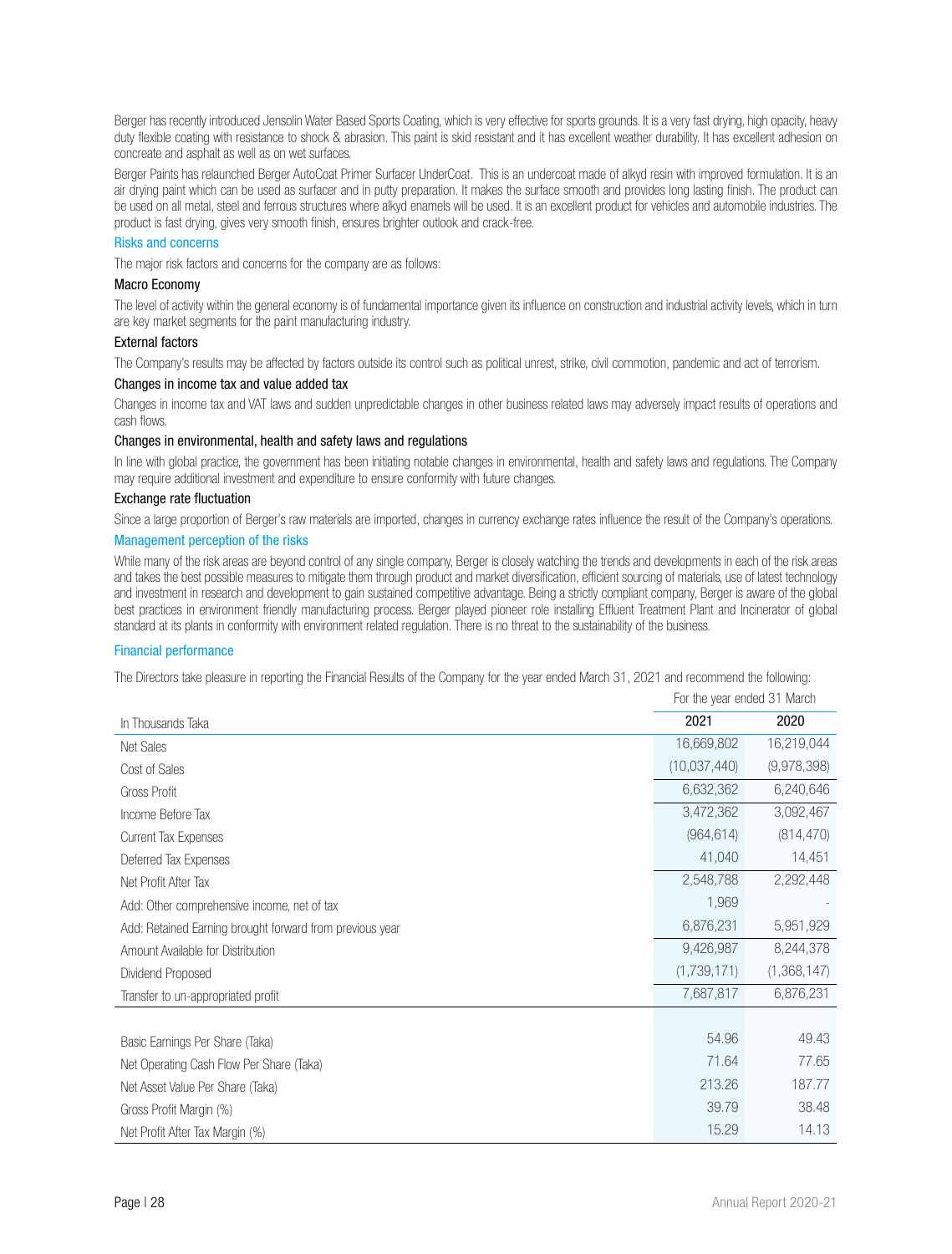#### Dividend

The Company has invested a substantial amount for expansion of capacity as well as diversification of products and businesses. However, the Directors are pleased to recommend 375% cash dividend i.e. Tk. 37.50 for every Ordinary Share of Tk. 10 held on Record Date for the year 2020-2021.

The company has the policy to recommend/declare dividend out of the profits for the year for which the dividend is to be paid and undistributed profits of the previous financial years. While deciding the amount of profit to be distributed among the shareholders and amount of profit to be retained in business, the Board of Directors considers various external and internal factors such as future investment plan, the company's expected performance in the future and economic condition of the country. Apart from the above factors, the Board also considers dividend payment history of the company

#### Corporate social responsibility

Being a responsible corporate citizen, Berger has been contributing to different social causes to bring positive changes in the society over many years.

The global spread of coronavirus pandemic has immensely affected millions of daily-wage earners of the country, including painters. To aid the painters and dealers during this crisis, Berger Paints Bangladesh has come forward with a number of initiatives.

Berger Paints Bangladesh has recently provided Personal Protective Equipment, around 125,000 pieces of masks, 25,000 pieces of hand sanitizers and 30,000 pieces of gloves to different stakeholders including 6,000 painters across the country. The company has also provided emergency fund assistance of Tk. 2 crore to 17,500 painters. Additionally, Berger Paints Bangladesh has collaborated with Digital Health Services – Tonic, to bring digital health services for the valued members (painters) of the 'Shomporko Club'. Under the package, club members are entitled to Tk 100,000 cashback in case of death or partial disability, hospitalization benefit of Tk 100,000, 24-hours doctor consultation, and up to 50% discount from over 1,000 partner outlets. Berger Paints Bangladesh has also increased the frequency of payment against the entitlement of 'in-can token' benefit of around 40,000 painters through their verified mobile banking during COVID-19.

Since 2009, Berger has been providing financial and other material aids to around 10-12 different organizations working for the development of autistic and differently challenged children in Bangladesh. Annual art competition and art exhibition for specially challenged children are also being arranged.

In 2020, the silver jubilee of Berger Young Painters' Art Competition (BYPAC) was celebrated to encourage young artistic talents. Awards were given to students of Faculty of Fine Arts, University of Dhaka. Eight students who have achieved highest CGPA in the B.F.A. Honors program were the recipients of the awards, among them one student was awarded "Berger Student of the Year" based on creative work of Art.

A program was organized to award the meritorious children of dealers of 'Berger Club Supreme' and painters of 'Berger Shomporko Club', who have achieved G.P.A. 5 in S.S.C. and H.S.C. examinations in 2020.

The company has distributed blankets and winter clothes among the poor people at different corners of the country. Berger Paints had made a one off donation to UNICEF for emergency response to the fire in Rohinga camps.

Berger is working on skill development of the painters of Bangladesh through Painter Training Institute registered under the National Skills Development Authority under the Prime Minister's Office of the Government of Bangladesh. The company also facilitates interns of different academic backgrounds to let them gain firsthand knowledge and experience of the corporate world, and thus groom the potential leaders of the society.

#### Contribution to national exchequer

During the period, the Company has contributed Tk. 5,092,781 thousand to the National Exchequer as Customs Duty, Income Tax, Value Added Tax and Supplementary Duty.

#### Subsidiary company

Jenson & Nicholson (Bangladesh) Limited is a wholly owned subsidiary of the Berger Paints Bangladesh Limited. The company is involved with production and marketing of tin-containers and printing of tin sheets since 1995 in its factory at 70, East Nasirabad Industrial Area, Chittagong. The statement of the holding company's interest in the subsidiary company Jenson & Nicholson (Bangladesh) Limited as specified in sub section 1 of section 186 of The Companies Act 1994 is attached to the Annual Report and Financial Statements of the Company.

#### Awards and recognitions

Once again, Berger Paints Bangladesh Limited has been awarded for 'Top VAT Payer' for year 2018-2019 under manufacturing category.

Berger Paints Bangladesh Limited also received 'ICMAB Best Corporate Award 2019' in the category of multinational manufacturing industries for its sales & financial performance, contribution to national exchequer, HR management, corporate governance, shareholders' return, investment growth and CSR activities.

Berger Paints has been awarded the 'Best Paint Brand' in Paint category for 10th time consecutively by Bangladesh Brand Forum (BBF) in partnership with Nielsen Bangladesh. Best Brand Award is based on a global model (Winning BrandsTM) done through a direct consumer survey of 7600 consumers across the country.

Berger Paints has received Bangladesh Supply Chain Excellence Award (BSCEA) for the 3rd consecutive year for robust implementation of Integrated Sourcing process (Cloud based) and Berger Aastha towards Agile Customer Service.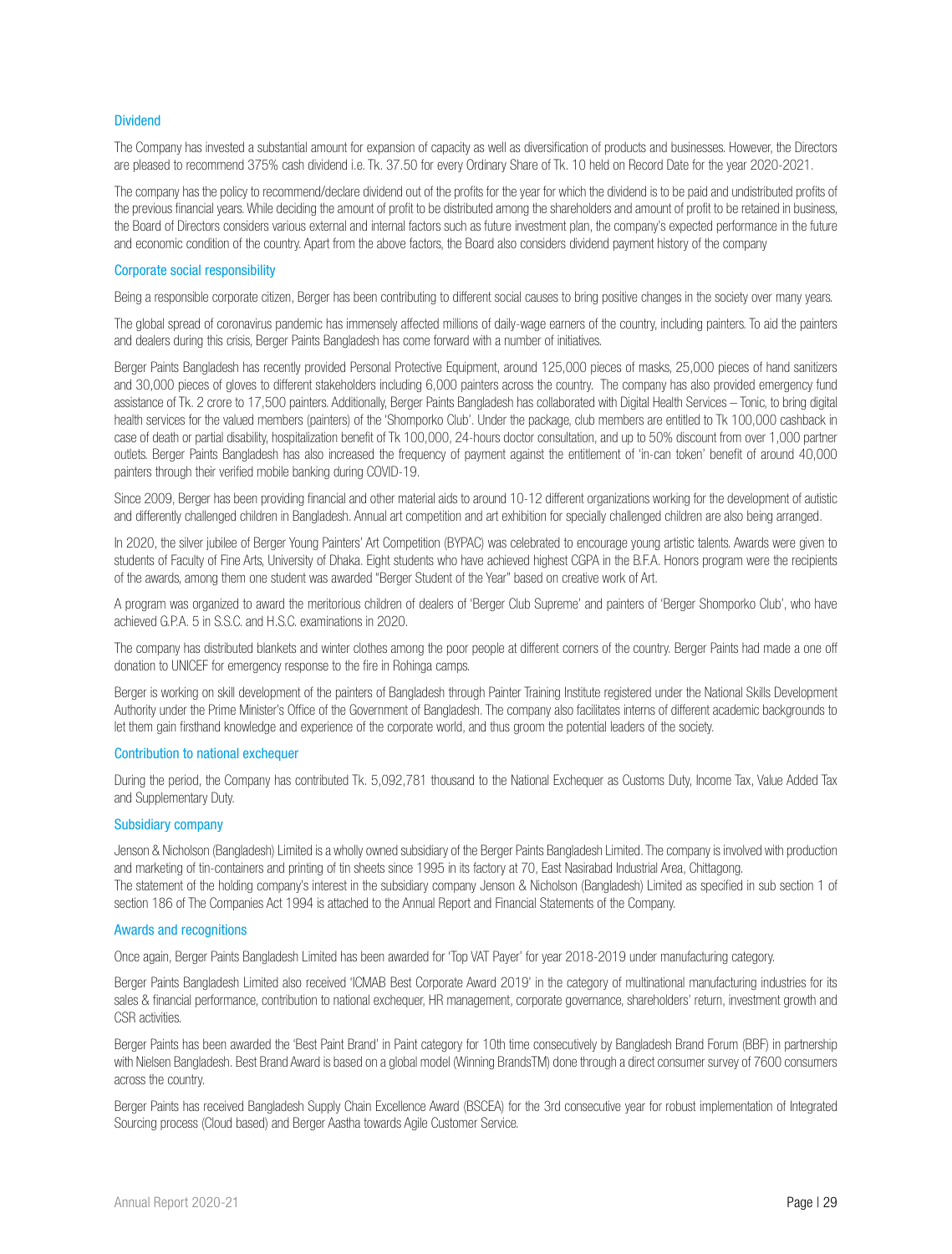#### Election of directors

- a) In the meeting of the Board of Directors of the Company held on August 12, 2020 Mr. Sazzad Rahim Chowdhury, Director and nominee of J&N Investments (Asia) Limited, was appointed as an additional director in pursuance of the power conferred upon the Board by Article 111 of the Articles of Association of the Company. As required by section 91(1)(b) of the Companies Act 1994 Mr. Chowdhury is proposed as a candidate for election as a Director. As required by section 93 of the Companies Act 1994 Mr. Chowdhury has given consent to act as a Director of the Company. Mr. Sazzad Rahim Chowdhury, being the nominee of J&N Investments (Asia) Limited, which is holding 95% shares in the Company, may be elected as a Director.
- b) The directors retiring by rotation under Article 121 and 122 are Mr. Gerald K Adams, Ms. Rishma Kaur and Mr. Kanwardip Singh Dhingra who, being eligible, offered themselves for re-election.

The Board of Directors recommends the above election/re-election.

#### Appointment of auditors

As per the Companies Act 1994, the auditors of the Company, A Qasem & Co, Chartered Accountants, shall retire at this Annual General Meeting. As per BSEC Order No. SEC/CMRRCD/2009-193/104/Admin dated 27 July 2011, an audit firm cannot be engaged as external auditors of the same Company for more than three consecutive years. A Qasem & Co, Chartered Accountants has been the statutory auditors of the Company since 2018- 2019. In compliance with the BSEC order, we are required to appoint new external auditors for the Company. Hoda Vasi Chowdhury & Co, Chartered Accountants, has offered willingness to be appointed as statutory auditors of the company. As per recommendation of the Audit Committee, the Board of Directors recommends their appointment at the existing fee for the year 2021 and continuation till the next Annual General Meeting.

Messrs. MABS & J Partners has conducted the audit of corporate governance compliance report and issued certificate for the year ended 31 March 2021. Being eligible, they have expressed their interest for reappointment to conduct the audit for the year ended 31 March 2022. As per condition 9(2) of the notification no. BSEC/CMRRCD/2006-158/207/Admin/80 dated 3 June 2018 issued by Bangladesh Securities and Exchange Commission, the shareholders are to appoint the professional issuing certificate on compliance of corporate governance code. The Board of Directors recommends their reappointment.

#### Corporate governance

The Status Report along with relevant disclosures and declarations required to be presented by the Company in pursuance of the notification no. BSEC/ CMRRCD/2006-158/207/Admin/80 of 3 June 2018 issued by Bangladesh Securities and Exchange Commission is attached as Annexure 1, 2, 3, 4 and 5 of this report.

#### Human resource

The company credits human resources for its long term success. During the COVID-19 pandemic, a number of steps were taken to ensure the wellbeing of the employees. Distribution of Personal Protective Equipment and hand sanitizers, establishment of wash stations, redesign workplace to reduce personal contact, appointment of Health Consultant (male and female) with 24x7 availability, virtual session on mental health/stress management, keeping resources (Oxygen concentrator, Oximeter) for emergency support, thermal screen at entrance, disinfection at workplace and vehicles, Token of Care healthy food gifts after COVID recovery, Central Health monitoring for any symptomatic or confirmed COVID Cases etc. are some of these steps taken by the company.

As in the past, the Company continued to experience industrial peace and harmony throughout the year. The Company pursues policy for training and development program both locally and abroad to enhance and update the skills and knowledge of its human resources. During the pandemic and lockdown, the company continued to train the human resources using digital platform. During the most challenging and uncertain period in the early stage of pandemic, the company did not retrench any human resource; rather it continued to disburse all benefits due to the employees and other stakeholders in a timely manner.

The Board wishes to put on record its deep appreciation for the co-operation and efforts of all employees for the betterment of the organization.

#### Management appreciation

The Board of Directors would like to take this opportunity to express their heartfelt thanks to all stakeholders including employees, customers, banks, insurance companies, government authorities, auditors, Bangladesh Securities and Exchange Commission, Dhaka Stock Exchange Limited, Chittagong Stock Exchange Limited, Central Depository Bangladesh Limited, suppliers, service providers and finally the shareholders for their immense support and contribution towards the success of the Company.

On behalf of the Board,

Gerald K. Adams Chairman July 19, 2021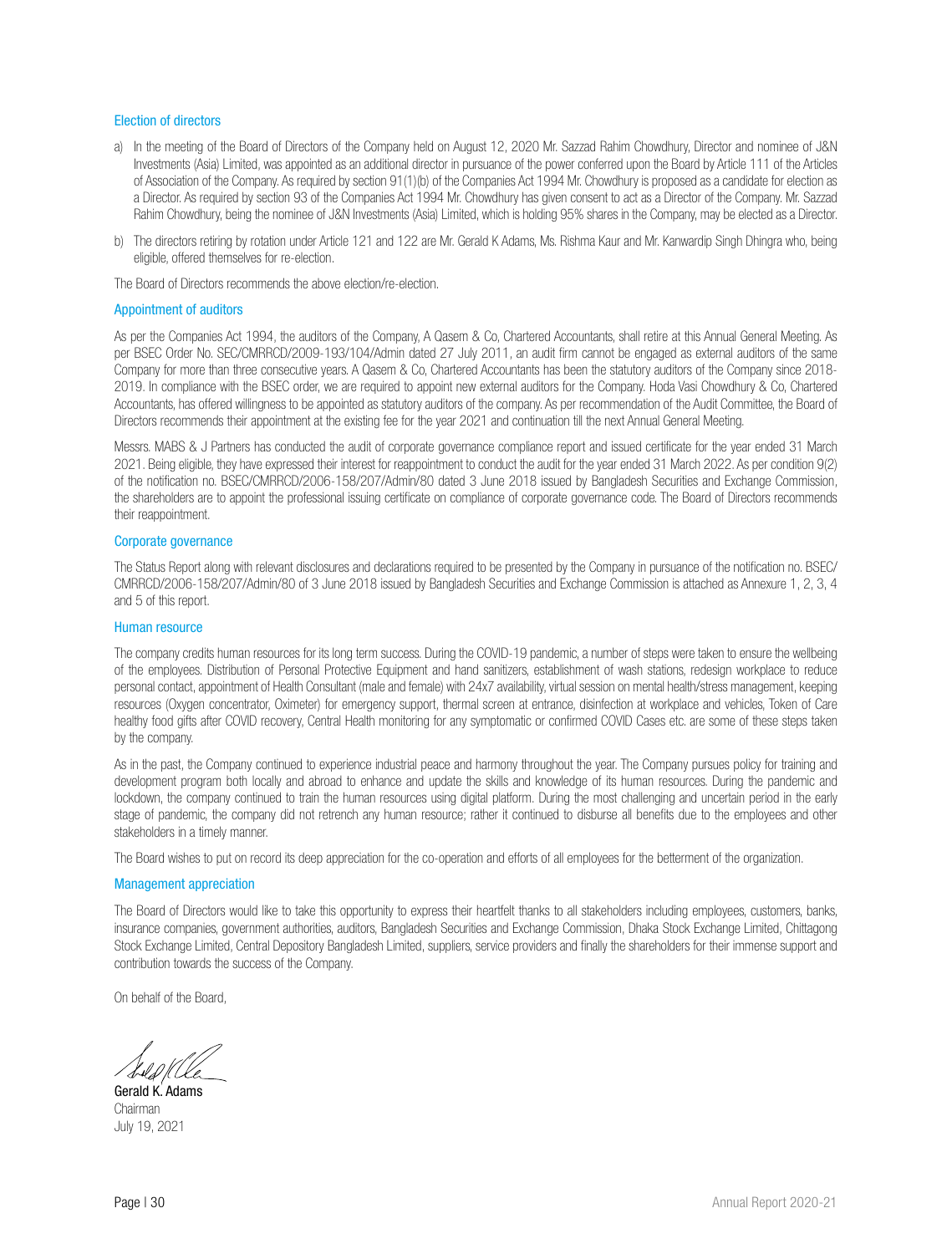# Management Discussion and Analysis

# Global and national economy

The world economy is passing through the most unprecedented slowdown due to COVID-19 pandemic since the beginning of 2020. Many countries have experienced economic contraction. According to World Bank, the world economy contracted by 4.3% in 2020 and is expected to grow by 4% in 2021 if 2nd wave of Covid-19 does not create serious disruption. Overall global economic output is likely to remain more than 5% below its prepandemic trend, with slower expansion till 2025. A number of vaccines for COVID-19 were available within a year of the pandemic and a significant portion of the population has been vaccinated in the developed countries within a short time. Life is gradually coming to normal in those countries. With expansion of vaccination in developing countries including Bangladesh, COVID is likely to subdue in near future. As a result, local and global demand will gradually reach to the level of pre-COVID period.

Bangladesh has been able to maintain 6.5%-7% growth rate for a decade. According to the Budget Speech for FY 2021-22, 5.2% GDP growth was achieved in 2020-21, as opposed to 8.2% target for the year. Prolonged lockdown throughout the country due to COVID-19 pandemic is the main reason for decline of GDP growth rate. The government has set 7.2% target for the 2021-22 fiscal, which is challenging as COVID-19 pandemic returns in 2021 and economic activities are limited during extended lockdown to reduce infection. The country's resilience shown through record growth in remittance receipts, foreign exchange reserve and sustained export growth of readymade garments and new export items are likely to fuel future economic growth.

# Operations of Berger Paints Bangladesh Ltd.

Berger Paints Bangladesh Ltd. has been operating in the country for almost fifty years. For the last two decades, the company has strengthened its position to become the market leader in paint industry of Bangladesh. Robust brand positioning by offering wide variety of high quality products for all the segments of the paint industry has been the key to this success. Berger Paints is committed to bringing innovative products to its consumers that are safe for their health and environmentally friendly. The company has two factories and fourteen sales offices to ensure extensive nationwide distribution of the company's products. Jenson & Nicholson (Bangladesh) Limited, a wholly owned subsidiary, enables the company to procure packing materials at competitive price.

Product range of Berger includes decorative coatings, high build industrial coatings, marine coatings, powder coatings & pretreatment chemicals, adhesives, wood coatings, vehicle refinishes, textile emulsions, construction chemicals, coil coatings, printing ink and paint application tools & accessories. Berger Paints is the first company in Bangladesh to offer a wide range of designer painting schemes for wall through Berger illusions. Recently launched products include WeatherCoat Touch Putty, WeatherCoat Bio Wash, Berger Xpress Sealer and Texbond Wetting Agent.

From January 2019, Berger Paints has taken the initiative of establishing Berger Experience Zones. The objective of this initiative is to create one-stop centers where customers can get all painting solutions and experience the wide range of offerings of Berger. Currently, 31 Berger Experience Zones are operating throughout the country.

Berger Paints Bangladesh Ltd. and Chogoku Marine Paints, Ltd (CMP) of Japan have entered into an agreement for cooperation and collaboration in the field of marine and related industrial paints in Bangladesh. The agreement envisages joint efforts in producing, marketing and purchasing marine and related industrial paints in Bangladesh. Berger is the first Bangladeshi company to manufacture such world-class marine paint products in the country. Berger has gradually diversified to sustain its growth in almost all the product segments.

Jenson & Nicholson (Bangladesh) Limited is gradually expanding its product portfolio outside paints industry. The company is now supplying food-grade and non-food-grade metal containers for leading manufacturers in Bangladesh.

Berger Paints has entered into joint ventures with globally leading companies to form Berger Becker Bangladesh Limited and Berger Fosroc Limited to offer world-class coil coatings and construction chemicals to the Bangladeshi market. Berger Becker Bangladesh Limited is manufacturing coil coatings in their own building. Berger Fosroc Limited is also expected to start producing construction chemicals in their own factory in the near future. Both the joint ventures have been able to achieve business growth throughout the pandemic.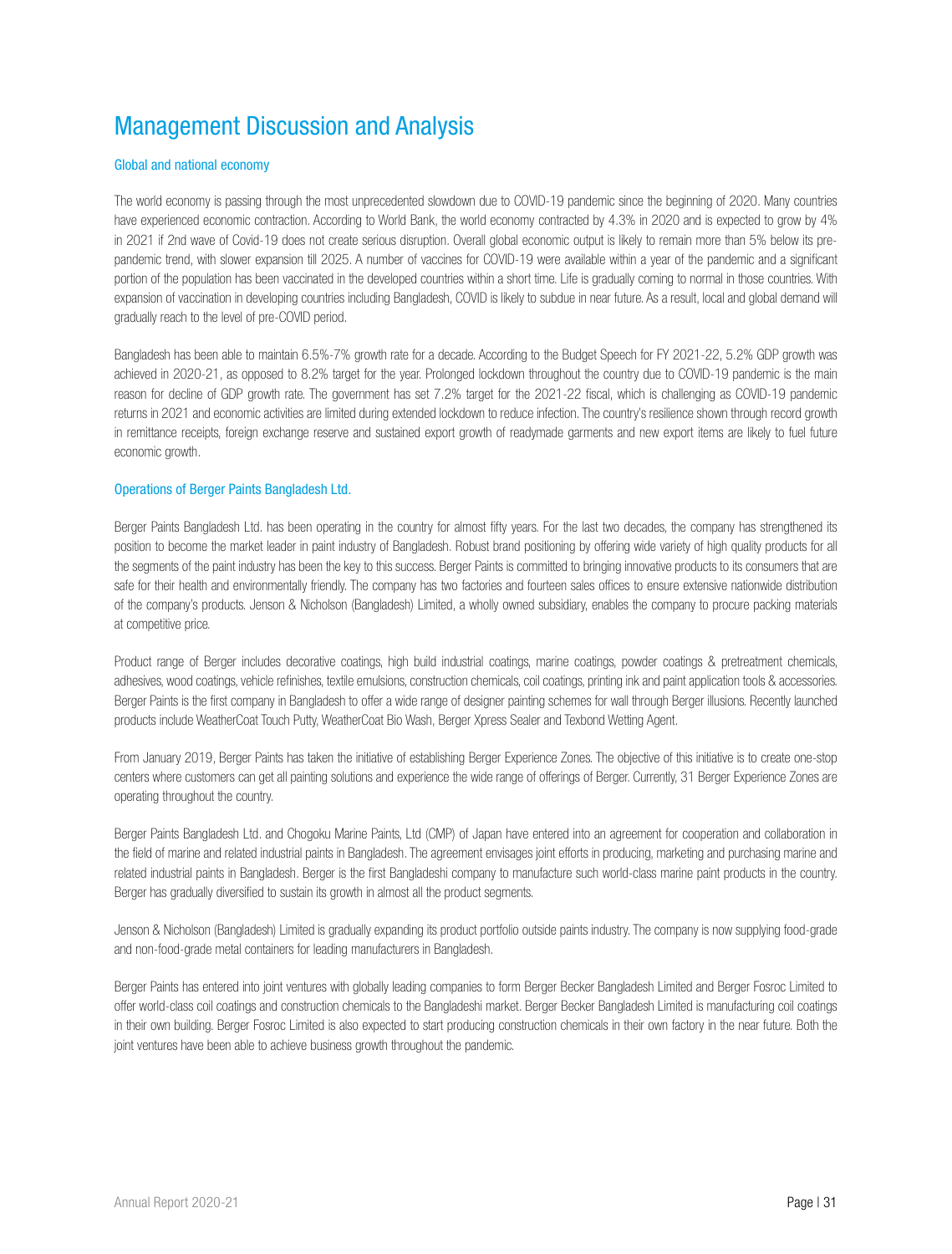# The company's performance in 2020-21

#### a) Accounting policies and estimation for preparation of financial statements:

The company has consistently followed the accounting and financial reporting standards that are applicable to it. These financial statements presented for the approval have been prepared and the disclosures of information are made in accordance with the International Financial Reporting Standards (IFRS), the Companies Act 1994 and the Bangladesh Securities and Exchange Rules 1987 as much as practicable. The statement of financial position and statement of profit or loss and other comprehensive income have been prepared according to International Accounting Standards (IAS) 1 Presentation of Financial Statements on accrual basis of accounting following going concern assumption under generally accepted accounting principles and practices in Bangladesh and statement of cash flows is prepared according to IAS 7 Statement of Cash Flows and has been presented under direct method as required by the Bangladesh Securities and Exchange Rules 1987. The preparation of financial statements in conformity with IFRSs requires management to make judgments, estimates and assumptions that affect the application of accounting policies and the reported amount of assets, liabilities, income and expenses.

# b) Changes in accounting policies and estimation

There was no change in accounting policies and estimation during the period. The financial statements have been prepared on a historical cost basis.

As per listing regulations of Dhaka and Chittagong Stock Exchange, the accounting standards adopted by the Institute of Chartered Accountants of Bangladesh are mandatory for all listed companies.

The specific accounting policies have been selected and applied by the Company's management for significant transactions and events that have a material effect within the framework for preparation and presentation of financial statements. Financial statements have been prepared and presented in compliance with IAS 1 Presentation of Financial Statements. The previous period's figures were re-arranged according to the same accounting principles. Compared to the previous period, there were no significant change in the accounting and valuation policies affecting the financial position and performance of the Company.

# c) Comparative analysis of financial performance

Berger Paints Bangladesh Limited has shown consistent growth in revenue and profitability. The key financial results of the company for current year along with preceding five years are presented below:

| <b>Particulars</b>               |                 |                       |                       |                       |                       | In Thousands Taka     |  |
|----------------------------------|-----------------|-----------------------|-----------------------|-----------------------|-----------------------|-----------------------|--|
|                                  | Jan-Dec<br>2015 | Apr 2016-<br>Mar 2017 | Apr 2017-<br>Mar 2018 | Apr 2018-<br>Mar 2019 | Apr 2019-<br>Mar 2020 | Apr 2020-<br>Mar 2021 |  |
| Revenue                          | 1,09,03,051     | 1,24,69,613           | 1,41,76,256           | 1,56,29,479           | 1,62,19,044           | 1,66,69,802           |  |
| Gross Profit                     | 38,90,387       | 49,53,192             | 50,46,900             | 57,22,137             | 62,40,646             | 66,32,362             |  |
| Income Before Tax                | 19,33,454       | 24,54,008             | 22,53,564             | 26,49,490             | 30,92,467             | 34,72,362             |  |
| Net profit for the year          | 14,25,955       | 17,76,673             | 16,69,930             | 19,57,827             | 22,92,448             | 25,48,788             |  |
| Shareholders Equity              | 40,38,513       | 53,66,735             | 60,80,657             | 75,75,155             | 87,08,157             | 98,90,766             |  |
| <b>Total Assets</b>              | 63,39,060       | 84, 37, 826           | 89,80,428             | 1,07,61,587           | 1,29,29,511           | 1,53,00,038           |  |
| <b>Total Current Assets</b>      | 39,49,727       | 50,87,352             | 54,62,783             | 65,83,908             | 77,21,912             | 94,68,201             |  |
| <b>Total Current Liabilities</b> | 21,31,089       | 25.73.140             | 26,62,782             | 29.44.023             | 34.83.507             | 47,30,285             |  |
| Current Ratio (Time)             | 1.85            | 1.98                  | 2.05                  | 2.24                  | 2.22                  | 2.00                  |  |

\*\* The company changed the accounting year from January-December to April-March in 2016. Therefore, the Financial Statements for 15 months covering January 2016 to March 2017 were presented at the AGM of 2017. For convenience of comparison, the financial performance of 12 months have been presented here.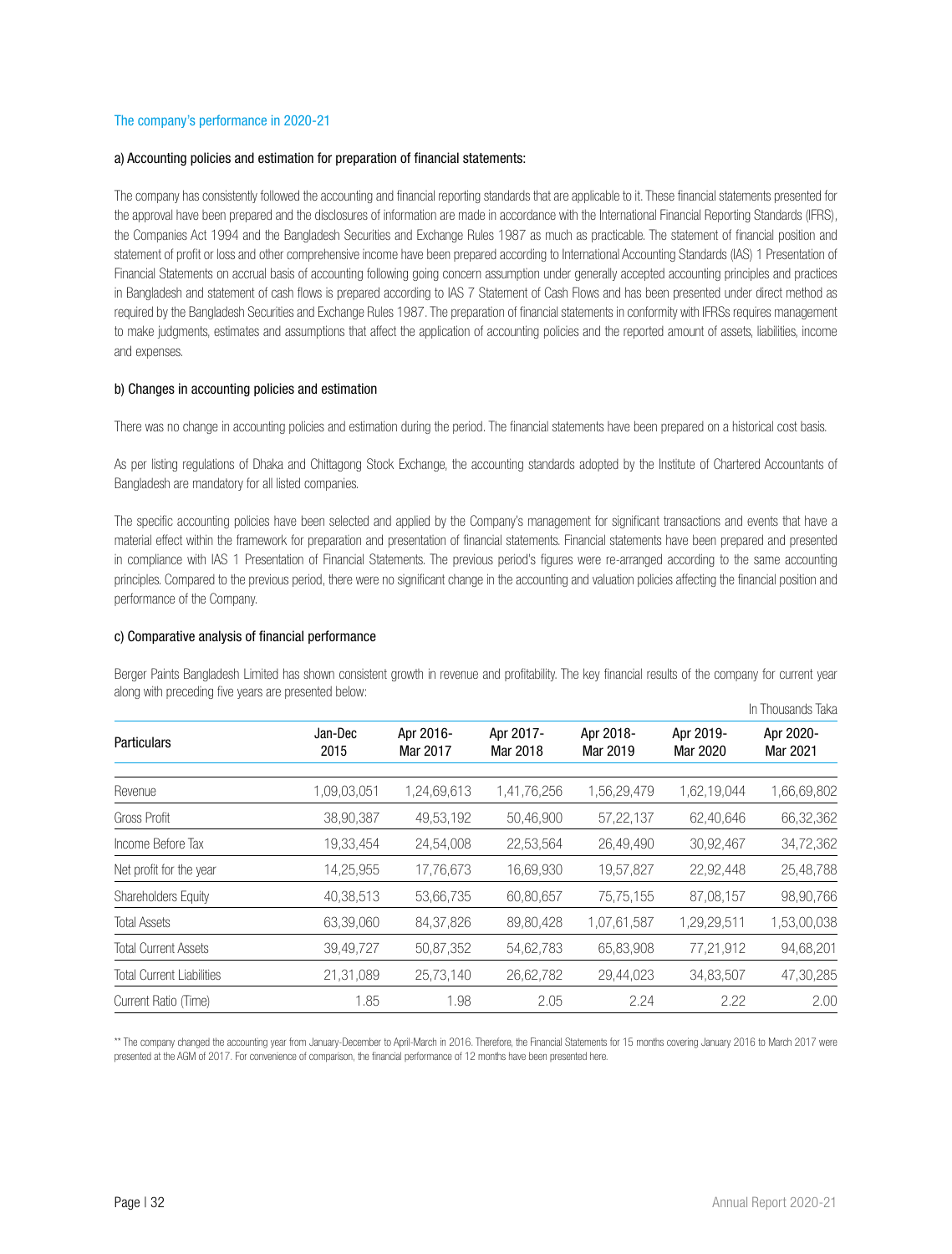

During the year ended 31 March 2021, net profit growth was 11.2% whereas net revenue was 2.8%. This was the result of continuous efforts to optimize cost while gaining market share. Due to stringent efforts to control cost in the uncertain times, total expense of 2020-21 period reduced to 18.6% of net sales compared to 19.6% of previous year. At the year-end, cash and cash equivalents increased by 21.5% i.e. BDT 726,807 thousand compared to previous year.

The Company will continue with the best efforts to achieve better performance in coming years.

#### d) Risks and concerns related to the financial statements:

The company follows a number of accounting and financial reporting of standards and practices for addressing financial reporting risks. The Chief Financial Officer and the Managing Director are required to issues certificate about the accuracy of the financial statements. Moreover, the annual and quarterly financial statements are thoroughly reviewed by the Audit Committee before circulation to the shareholders and regulators. Thus the management has ensured sufficient internal control to mitigate addressing financial reporting risks.

#### Future plan

As notified to the shareholders earlier, Bangladesh Economic Zone Authority (BEZA) has allotted an industrial plot at Mirsarai & Feni Economic Zones to Berger Paints Bangladesh Ltd. The company has taken possession of the plot. This land will help the company optimize manufacturing process and support the growing demand for paints in Bangladesh market.

Rupali Chowdhury Managing Director July 19, 2021